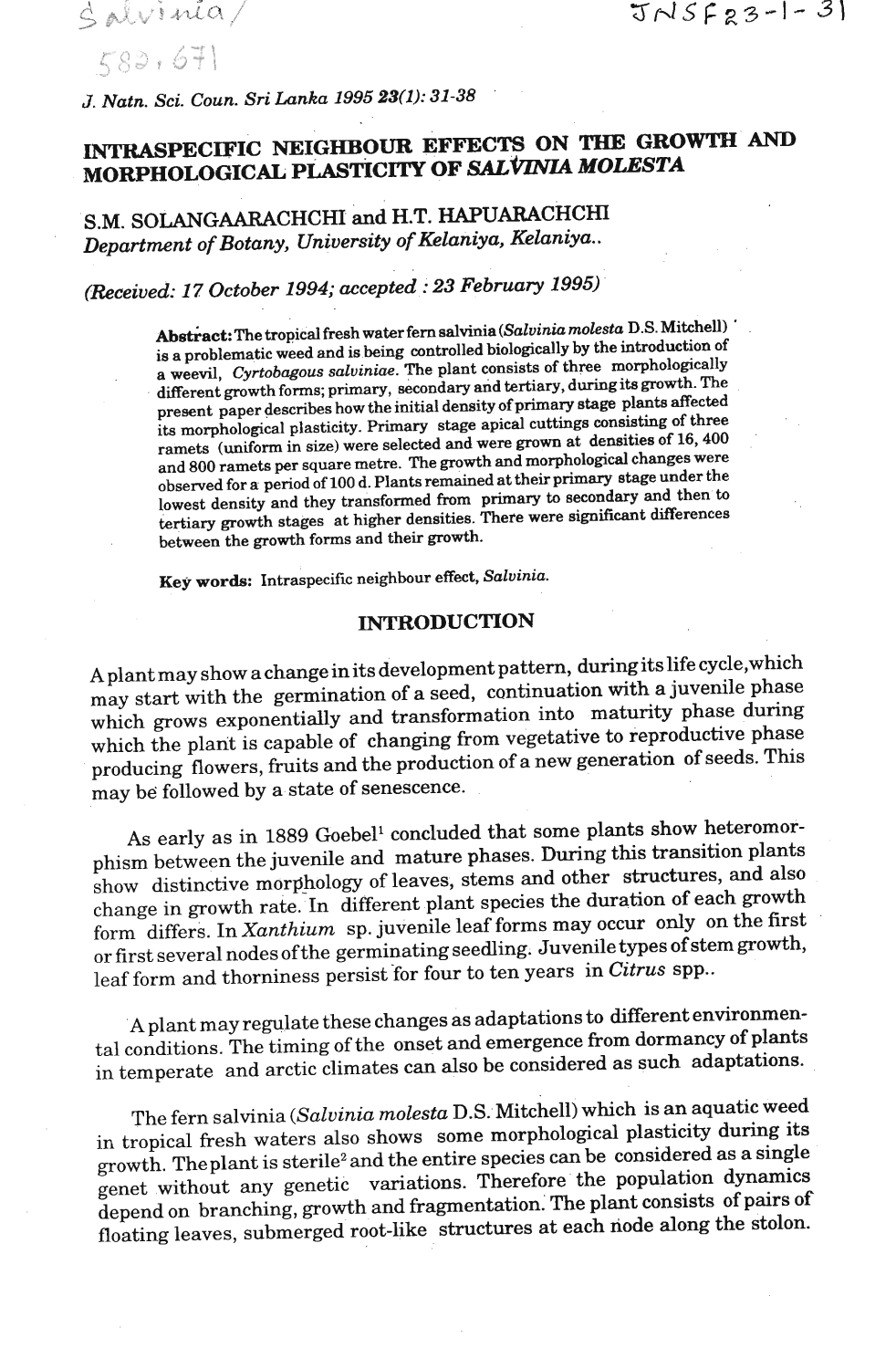Room3 has reported that there are three lateral buds in each alternate leaf axil, and the sequence of their development is from apical to **first,** to second and then to third rank. Under natural conditions, it is always the first rank bud that develops into a branch whereas the second and third rank buds develop in high nutrient conditions such as in sewage treatment lagoons. Reproductive structures consisting of an axis bearing sporocarps are produced among the rootlike structures. The upper surface ofthe floating leaf is covered with multicellular papillae, on the apex of which there is an arrangement of four hairs that are united at their tips to form a bird - cage like structure. The rest of the surface of the plant is covered by uniseriate, multi-cellular, pointed hairs.

It has been observed by Mitchell<sup>4</sup> that there are three morphologically distinctive growth forms and they are produced in response to environmental conditions. When the plant is growing in deep shade or in rich nutrient conditions or is in the first stage of invasion of an area, it produces small leaves upto 1.5 cm in width. These leaves float flat on the water surface. Internodes are long and leaves do not overlap one another. Growth rate is very high and it is termed as the "primary-invading form". The leaves ofthe secondary growth form or **uopen-water-colonizingform"** which is transitional between the first and third forms, are more than 2.0 cm in width, and become deeply keeled and boat-shaped and leaf undersurface still lying in contact with the water surface, and leaves do not overlap. The tertiary stage which is characteristic "mat form" bears sporocarps. Internodes are relatively shorter and the floating leaves are larger (upto 6.0 cm in width). The leaves are bilobed and conduplicately folded along the midrib and the leaves remain above the water surface.

The effect of immediate neighbours on plant growth has been observed by Darwin in 1859.<sup>5</sup> These neighbours may be intraspecific and interspecific.<sup>6</sup> Majority of the intraspecific neighbour effects (density effects) have been exercised with plants of single upright stems and the mortality and reduced size of surviving genets have been reported.<sup>7-9</sup>

But in clonally spreading plants density stress may affect'more at the modular level than at the genet level. Reduced tiller numbers in grass, *Lolium perenne* L. **,lo** and reduced node number and number of branches in *Trifolium repens* **L.ll-la** under high densities have been reported.

The present paper describes the results of an experiment designed to study the effect of the initial density of plants of *Salvinia* on their growth with special reference to their morphological plasticity. Knowledge on the above aspects could be of great importance in controlling of *Saloin'ia.* 

# **METHODS AND MATERLqLS**

Cement pond of 5x3xlm in the Botanical Garden of the Department of Botany, University of Kelaniya was filled upto **.25** cm with mud brought from a water body where *Salvinia* was growing. It was then filled with water upto 90 cm in height and this level was maintained throughout the experiment by adding pond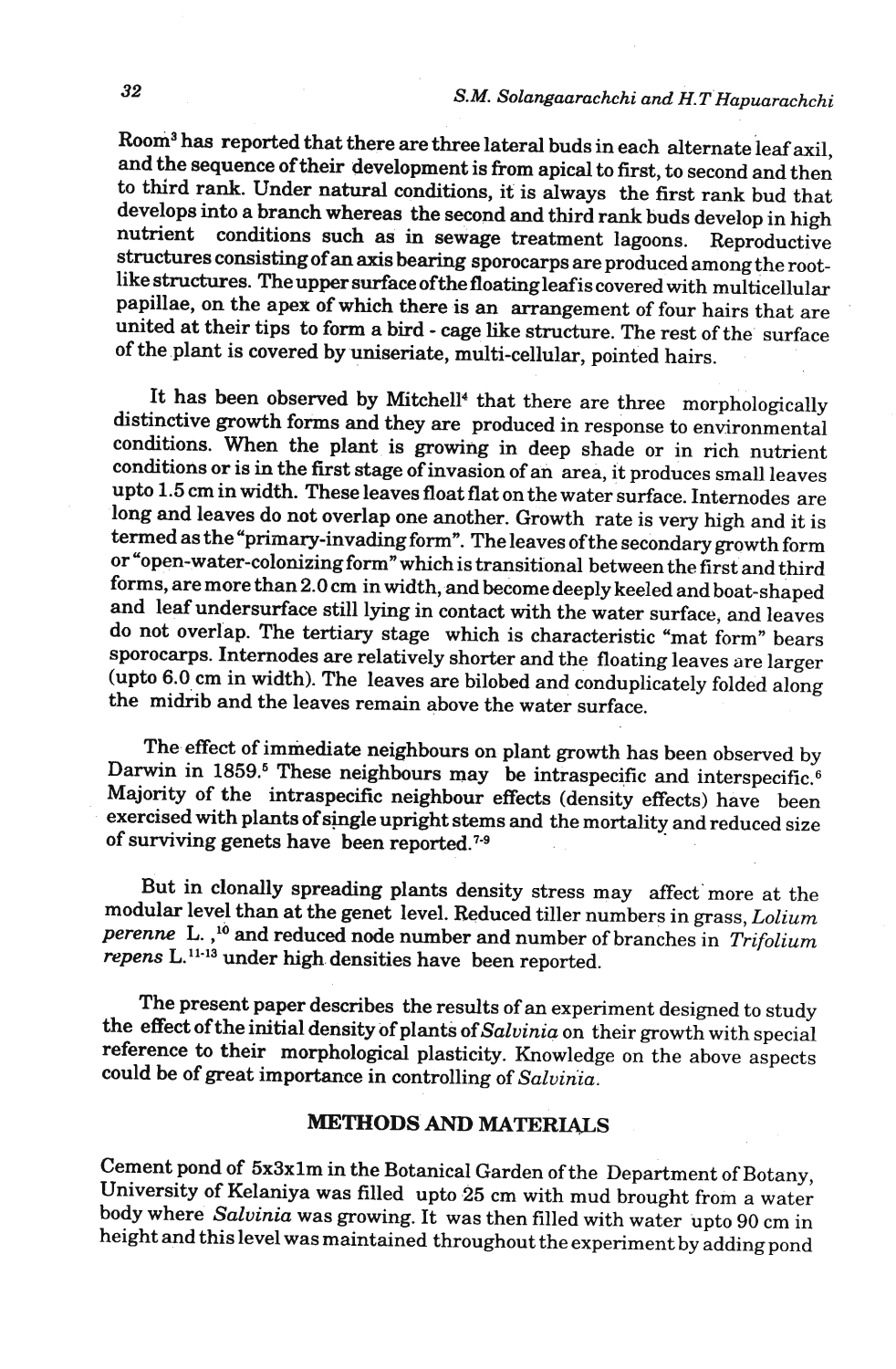#### *1n.traspecific Neighbour Efects on Salviniu*

water whenever necessary. Therefore it was assumed that the nutrient levels in this pond maintained more close to natural pond water. Wooden frames (quadrats) of 25 x 25 cm were placed afloat.

Uniform (size) apical cuttings consisting of three nodes were selected from a healthy clone of S. *molesta* at its primary form. Each quadrat was allocated to one of the following three density treatments.

Treatment 1 (D<sub>1</sub> - Control) - 1 plant per quadrat (density = 16 plants/m<sup>2</sup>), Treatment 2  $(D_0)$  - 25 plants per quadrat (density = 400 plants/m<sup>2</sup>), Treatment 3  $(D_2)$  - 50 plants per quadrat (density = 800 plants/m<sup>2</sup>).

The layout of the experiment was according to a completely randomized design. Three replicates from each treatment were harvested every five days upto 100 days. Number of leaves, number of nodes, number of branched nodes, mean internode length and the length of the main stolon, mean leaf length, mean leaf width, mean leaf area, total leaf area, and mean length of roots were measured for each plant in each frame. In treatments  $D<sub>2</sub>$  and  $D<sub>3</sub>$ , ten plants were randomly selected for measurements. Plants were then washed carefully and shoots and roots were separated in each plant and were oven dried at **80%** until a constant weight was recorded. The shoot/ root ratio was then calculated. The percentage of branching was also calculated.

The analysis of variance was done using MINITAB data analysis software package. Multiple comparison tests were cairied out for the comparison between three treatments using Sheffe's method.14 This experiment has been carried out thrice and the results were more or less similar and the present paper describes the results of the third experiment.

#### **RESULTS**

The single plants in treatment  $1$  (D<sub>1</sub> - Control) remained at their primary stage throughout the experimental study. Plants in the other two treatments ( $\mathrm{D}_\mathrm{z}$  and **D,)** remained at primary stage upto 25 days in all. treatments and became secondary and finally after 45 days tertiary. However, there was no significant difference between  $D_2$  and  $D_3$  treatments . During primary stage, leaves were small and oval shaped and did not overlap one another. Boat shaped leaves were found during the secondary stage. During tertiary stage the leaves became large bilobed and folded along the midrib. Internode length became relatively short and the leaves overlapped one another. Sporocarps could be seen only in plants at tertiary stage.

Table 1 shows the overall means of number of leaves, nodes, branched nodes, branching percentage, mean internode length, length of the main stolon, mean leaf length, mean leaf width, mean leaf area, total leaf area, mean length of roots, dry weights of shoots, roots and whole plants, and shoot/root ratio per individual plant in each treatment.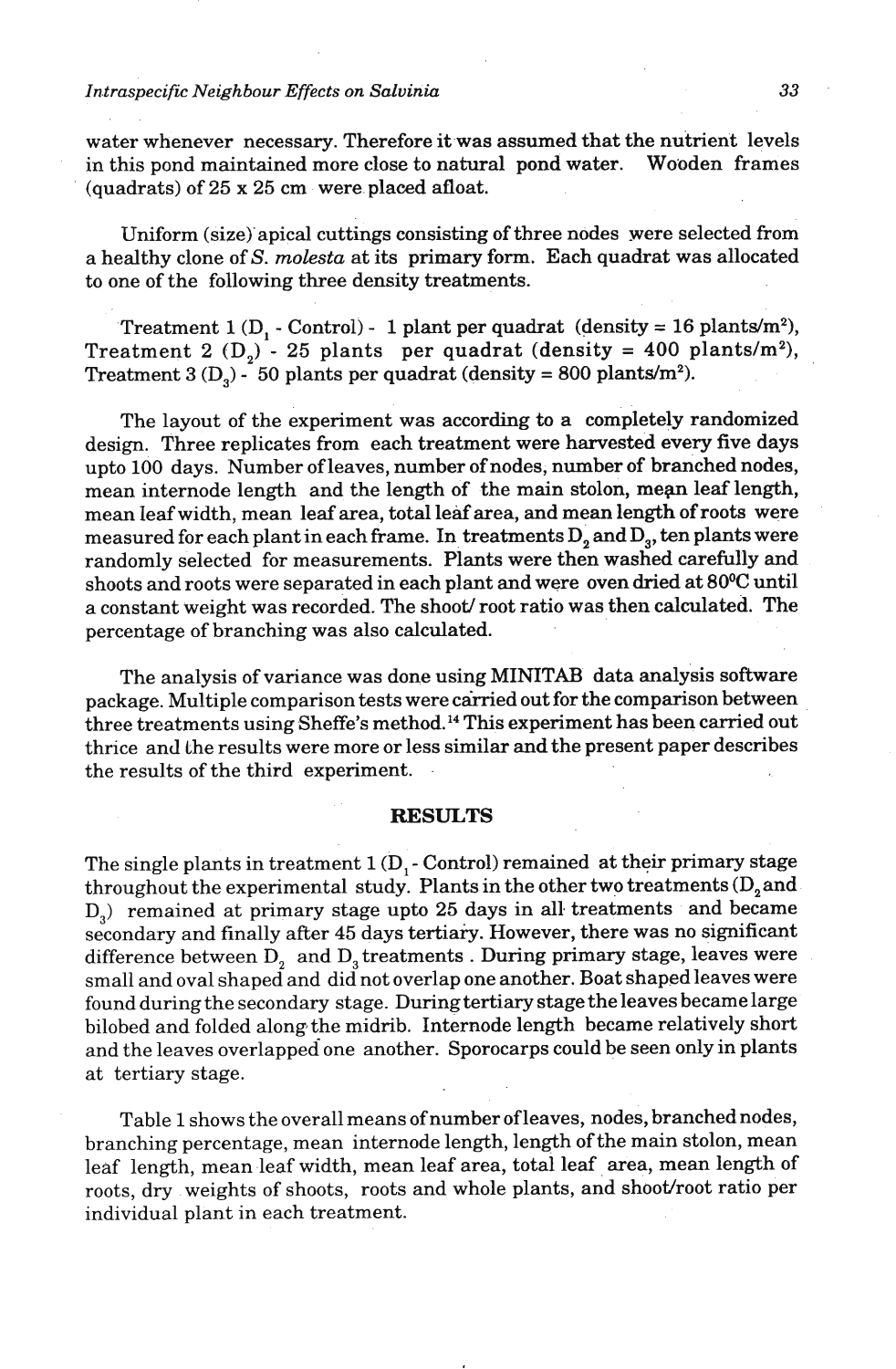| Variable                        | $D_{1}$                        | $D_{2}$                      | $D_{3}$                       |
|---------------------------------|--------------------------------|------------------------------|-------------------------------|
| Number of leaves                | $68.87 \pm 2.14$ <sup>a</sup>  | $30.73 \pm 1.43^b$           | $30.80 \pm 1.43$ <sup>b</sup> |
| Number of nodes                 | $39.00 \pm 1.61$ <sup>a</sup>  | $17.60 \pm 1.08^b$           | $17.93 \pm 1.09 b^b$          |
| Number of branched nodes        | $4.52 \pm 0.55^{\circ}$        | $1.61 \pm 0.33^b$            | $1.53 \pm 0.32$ <sup>b</sup>  |
| Percentage branching            | $12.94 \pm 0.93$ <sup>a</sup>  | $8.10 \pm 0.73$ <sup>b</sup> | $6.83 \pm 0.67$ <sup>c</sup>  |
| Mean internode length (cm)      | $1.19 \pm 0.28$ <sup>a</sup>   | $0.77 \pm 0.23^{\rm b}$      | $0.77 \pm 0.23^b$             |
| Length of the main stolon (cm)  | $11.97 \pm 0.89^{\circ}$       | $9.94 \pm 0.81$ <sup>b</sup> | $9.70 \pm 0.80$ <sup>b</sup>  |
| Mean leaf length (cm)           | $1.40 \pm 0.31$ <sup>a</sup>   | $1.47 \pm 0.31$ a            | $1.46 \pm 0.31$ <sup>a</sup>  |
| Mean leaf width (cm)            | $1.25 \pm 0.30^a$              | $1.57 \pm 0.32$ <sup>a</sup> | $1.67 \pm 0.33^a$             |
| Mean leaf area $(cm2)$          | $2.11 \pm 0.20^a$              | $3.15 \pm 0.53^b$            | $3.50 \pm 0.58$ <sup>b</sup>  |
| Total leaf area $\text{(cm}^2)$ | $185.40 \pm 3.51$ <sup>a</sup> | $136.22 \pm 3.01^a$          | $152.68 \pm 3.1^{\circ}$      |
| Mean length of roots (cm)       | $4.10 \pm 0.52$ <sup>a</sup>   | $4.62 \pm 0.55^{\circ}$      | $5.24 \pm 0.60$ <sup>a</sup>  |
| Dry weight of shoots $(g)$      | $0.19 \pm 0.11$ <sup>a</sup>   | $0.11 \pm 0.08$ <sup>a</sup> | $0.14 \pm 0.10^a$             |
| Dry weight of roots $(g)$       | $0.13 \pm 0.10^a$              | $0.06 \pm 0.06$ <sup>a</sup> | $0.07 \pm 0.06^a$             |
| Dry weight of whole plants (g)  | $0.31 \pm 0.14$ <sup>a</sup>   | $0.16 \pm 0.10^a$            | $0.21 \pm 0.12$ <sup>a</sup>  |
| Shoot/root ratio                | $1.48 \pm 0.37$ a              | $1.91 \pm 0.35$ <sup>a</sup> | $1.84 \pm 0.33^{\rm a}$       |

**Table 1: Comparison of the effect of initial density of ramets on morphological changes of** *Salvinia molesta.* 

Each value is an overall mean of all replicates at all harvests of each treatment.  $(D_1 = 16$  plants / m<sup>2</sup> Control,  $D_0 = 400$  plants/m<sup>2</sup>,  $D_3 = 800$  plants/m<sup>2</sup>). Means  $\pm$  SE sharing the same letter within each row do not differ significantly (p<0.05).

Control plants bore significantly highest number of leaves (p<0.05). In the other two treatments **(D,** and 'D,), it has reduced by **55%** (Table 1). However, number of leaves were more or less similar in all three treatments upto 40 days (Fig. la). During this period the leaf number has increased at the rate of 0.625 per day in the control plants. Thereafter, it has increased at the rate of **2.5** leaves per day. Plants at higher densities have increased their leaves at the rate of 0.6 per day upto **25** days (i.e. during their primary stage). Thereafter leaf number increased at the rate of 0.8 per day.

The number of nodes and branched nodes also showed a similar trend as with the number of leaves. The greatest number of branched nodes were found in control plants and it has significantly  $(p<0.05)$  decreased by 64% in the two density treatments (Table 1 & Fig. 1b). Branching percentage was also greatest in the control plants and it has reduced by 37% and 47% in the low density and high density treatments respectively.

Mean internode length was greatest in control plants whilst it has significantly ( $p<0.05$ ) reduced by 35% in the two density treatments. Length of the main stolon also has reduced at higher densities. The reduction was 18%.of the control.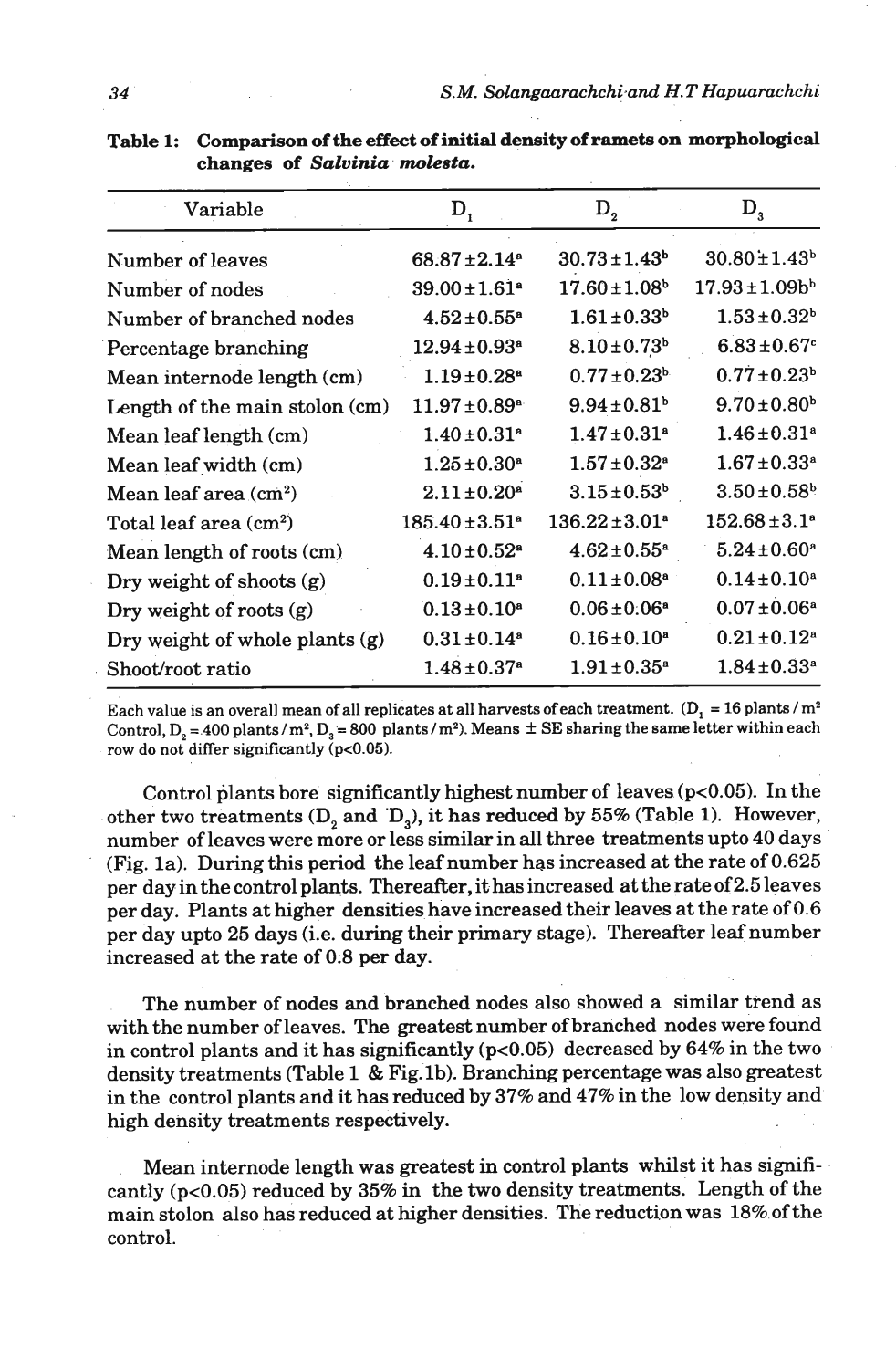

**Figure 1: Comparison of number of leaves and number of branched nodes in each** *Salvinia* **plant grown under three different densities (D,** = **16,**   $D_2 = 400$  and  $D_3 = 800$  plants per square metre). a. Number of leaves, **b. Number of branched nodes.**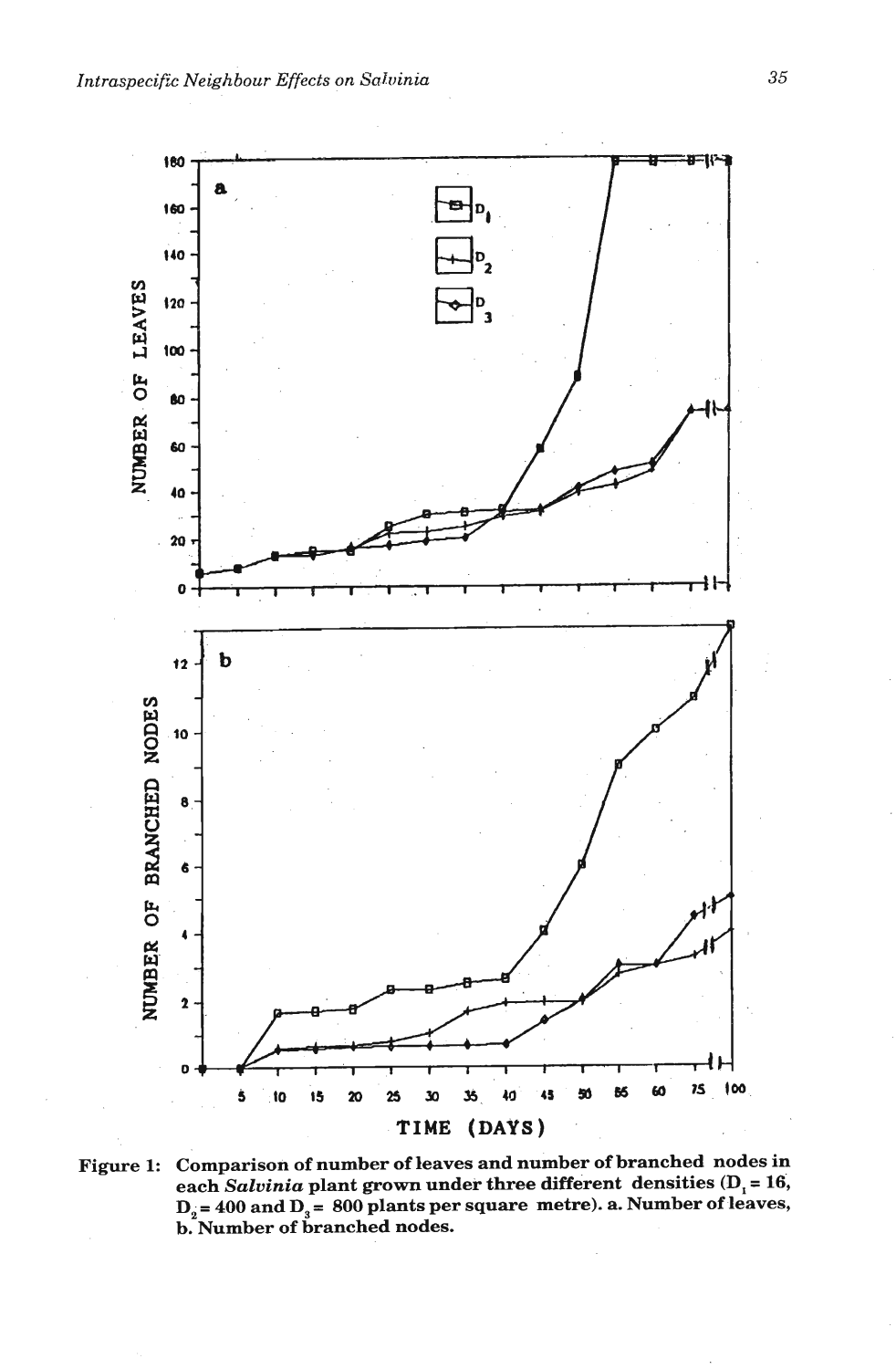Mean leaf length and mean leaf width did not show any significant difference between treatments (Table **1).** But the mean leaf area was signifi- $\text{cantly}$  ( $p<0.05$ ) smaller in control plants (i.e. plants of primary stage). However, the total leaf area per plant did not show any significant difference between treatments (Table 1). Mean length of roots, dry weights of shoots, roots aad whole plants and shoot/root ratio also did not show any significant difference between treatments.

# **DISCUSSION**

The results showed significant morphological and growth difference between the control and higher density treatments during the growth period. At lower densities plants remained at primary stage and at higher densities they transformed into secondary and then to tertiary stages. Eventhough there were no significant differences between the effects of the two selected densities (D,  $\&$  D<sub>a</sub>), if intermediate density treatments were also included in the present study, significant differences would have been observed between treatments.

The effect of density was to reduce the growth and branching of single plants and hence they are smaller in size. Branching adds new nodes which bear buds. Reduced growth could be attributed to reduced branching. Similar results have also been shown with other clonally spreading species.<sup>10-13</sup> Reduced branching was due to the inhibition of the development of axillary meristems. At primary stage Leaf Area Index **(LAI)** as estimated was 3.0 and they were 5.45 and **12.21**  in  $D_2$  and  $D_3$  treatments respectively.

Thus, at higher densities bud sites may be naturally shaded by leaves of individuals,15 whereas at lower densities, as the individual plants are spaced apart, the natural shading may have occurred to a lesser extent.<sup>16,17</sup> When there is natural shading, not only the quantity but also the quality oflightmay change. e.g. Red/Far red ratio is reduced as the red light is selectively absorbed bychlorophyll pigments present in leaf canopies. Reduced Red/Far red ratio also has shown to be inhibitory on the further development of axillary buds and hence reduced branching.17

Within water bodies, *Salvinia* plants are dispersed 'mainly by wind and water currents. It may provide a chance for plants to grow at low densities which again may increase their growth rate and branching percentage. Therefore, it would be economical if the Salvinia population can be prevented from dispersing during control efforts.

The influences exerted by *Salvinia* to-the water bodies vary according to their growth stages. Plants remained at the primary stage at lower densities and at higher densities they became tertiary. Thus the primary stage, plants have fewer nodes, smaller leaves (hence smaller LAI) and roots per unit area of the water surface allowing more light penetration into the water. Smaller number of nodes implies smaller number of bud sites and hence less regeneration potential. On the other hand, the tertiary plants, form a very thick layer (about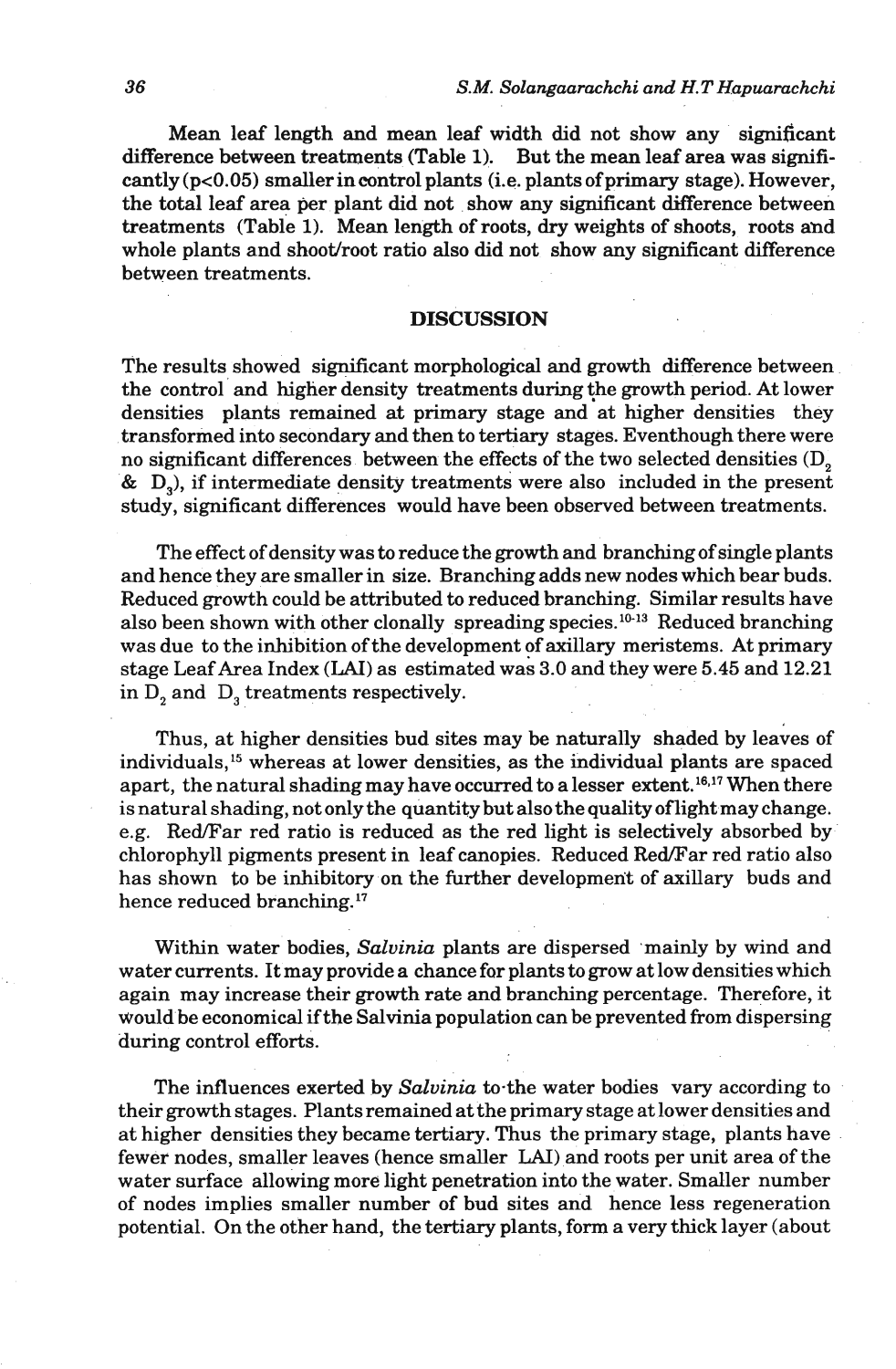1 m in depth) consisting of greater number of nodes, leaves and roots. Larger leaves and a higher number of roots reduce the amount of light penetration into the water, **and** this affects both flora and fauna in the medium. The potential regeneration is greater as they have a greater number of bud sites. The chance of regeneration of these buds may also be greatkr due to its greater initial capital than that in the primary stage. Thus the primary stage plants influence the water body at a minimum level in comparison to tertiary stage (The effects of secondary stage may lie intermediate between the primary **and** tertiary stages, but as it is a transitional stage only the two extreme stages are considered in the present discussion).

Therefore, it could be suggested that if this weed could be controlled during its primary stage, mechanically, at least in manageable water bodies, the result would be quicker, less problematic and less expensive than its control during its tertiary stage. Ifthis form is allowed to grow longer, then they become tertiary . which affects the waterbody more harmfully.

### **Acknowledgement**

Authors thank colleagues in the Department of Botany, University of Kelaniya for assistance.

# **References**

- 1. Goebel K. (1889), Uber die jugen dzustande der Pflanzen. *Flora* 72: 1-45.
- 2. Grewal R.K. (1966). Cytological study on sterility in *Salvinia auriculata*  Aubl. with *a* bearing on its reproductive mechanism. *Cytologia* 31: 330-338.
- 3. Room P.M. (1985). Plant architecture and how biological control agents affect the dynamics of weeds. Proceedings of the th International symposium of biological control of weeds held 19-25 August 1984. Vancouver, Canada. In *Agriculture Canada* (Ed E.S. Delfosse). pp.89-102.
- 4. Mitchell **D.S.** (1970). Autecological studies of *Salvinia auriculata* Aubl. Ph.D. thesis, University of London.
- 5. Darwin C. (1859). The origin of species by means of natural selection. 6th ed., John Murray, London.
- **6.** Clegg L. (1978). The morphology of clonal growth and its relevance to the population dynamics of perennial plants. Ph.D. thesis, University of Wales.
- 7. Donald C.M. (1951). Competition among pasture plants. I. Intra-specific competition among annual pasture plants. *Australian Journal of Agricultural Research 2:* 355-376.